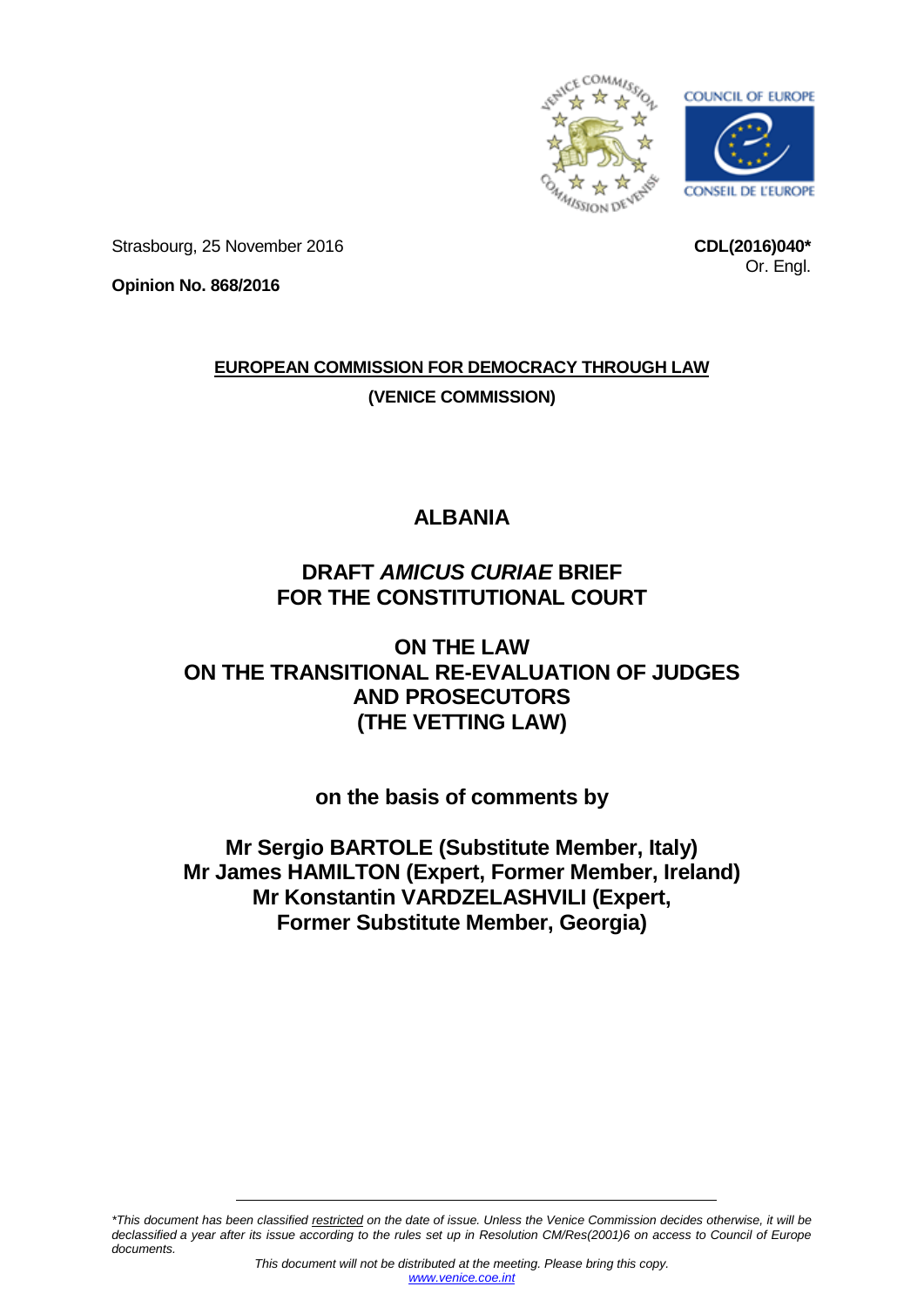## **TABLE OF CONTENTS**

| III. |  |
|------|--|
|      |  |
|      |  |
|      |  |
|      |  |
|      |  |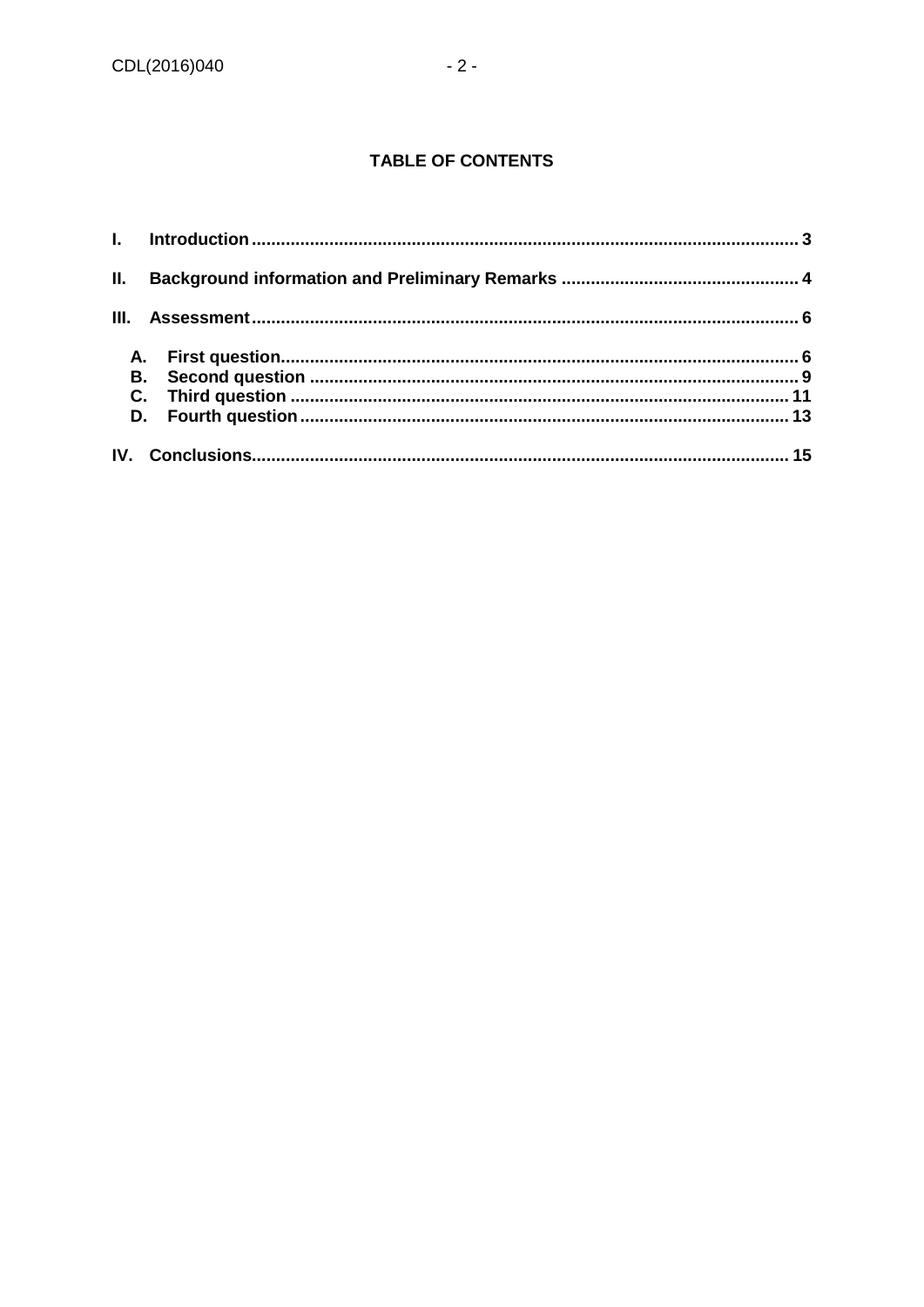### <span id="page-2-0"></span>**I. Introduction**

1. By a letter of 28 October 2016, the President of the Constitutional Court of Albania, Mr Bashkim Dedja, requested an *amicus curiae* brief from the Venice Commission on the conformity of Law no. 24/2016 on the Transitional Re-Evaluation of judges and Prosecutors in the Republic of Albania<sup>1</sup> (hereinafter, "the Vetting Law") with international standards including the European Convention on Human Rights (hereinafter, "ECHR").

2. The context of this request is a claim before the Constitutional Court of Albania requesting the Vetting Law to be declared unconstitutional and incompatible with the ECHR.<sup>2</sup>

- 3. The four question addressed to the Venice Commission are as follows:
	- *1) Given the fact that all the judges of the Constitutional Court are subject of the law no. 84/2016 "On the transitional re-evaluation of judges and prosecutors in the Republic of Albania", might their participation in the examination of this case be considered as a conflict of interest?*
	- *2) Does this law respect the fundamental principles of the rule of law and the separation and balancing of powers? Is the independence of the judiciary endangered by the involvement in the process of re-evaluation of judges and prosecutors of the organs under the control of the executive power?*
	- *3) Is the law in conformity with Article 6 of the ECHR, regarding the respect of the right to fair trial? Is the denial of the right of judges and prosecutors subject to the law on re-evaluation to be addressed to domestic courts contrary to Article 6?*
	- *4) Are the law provisions in relation to the background assessment of the assessees contrary to Article 8 of the ECHR, as concerns the respect to private and family life of judges and prosecutors?*

4. This is an *amicus curiae* brief for the Constitutional Court of Albania. As such, it does not have the intention of taking a final stand on the issue of constitutionality of certain provisions of the Vetting Law, but merely to provide the Constitutional Court with material as to the compatibility of the relevant provisions of the Vetting Law with European standards, so as to facilitate the Court's consideration of these provisions under the Constitution of Albania. It is the Constitutional Court of Albania that has the final say on the binding interpretation of the Constitution and the compatibility of national laws with this text.

5. This *amicus curiae* brief is based on an English translation of the Vetting Law as well as of the Constitution of the Republic of Albania. Errors may occur in this amicus curiae brief as a result of an incorrect or inaccurate translation.

6. Mr Bartole, Mr Hamilton and Mr Vardzelashvili acted as rapporteurs for this *amicus curiae* brief.

7. *This amicus curiae brief was drafted on the basis of the rapporteurs' comments and adopted by the Venice Commission at its (…) Plenary Session (Venice, …).* 

-

 $1$  CDL-REF(2016)062

<sup>&</sup>lt;sup>2</sup> See, CDL-REF(2016)064, Constitution of Albania. See the arguments of the claimants in more detail under Title II -Background information- of the present *amicus curiae* brief.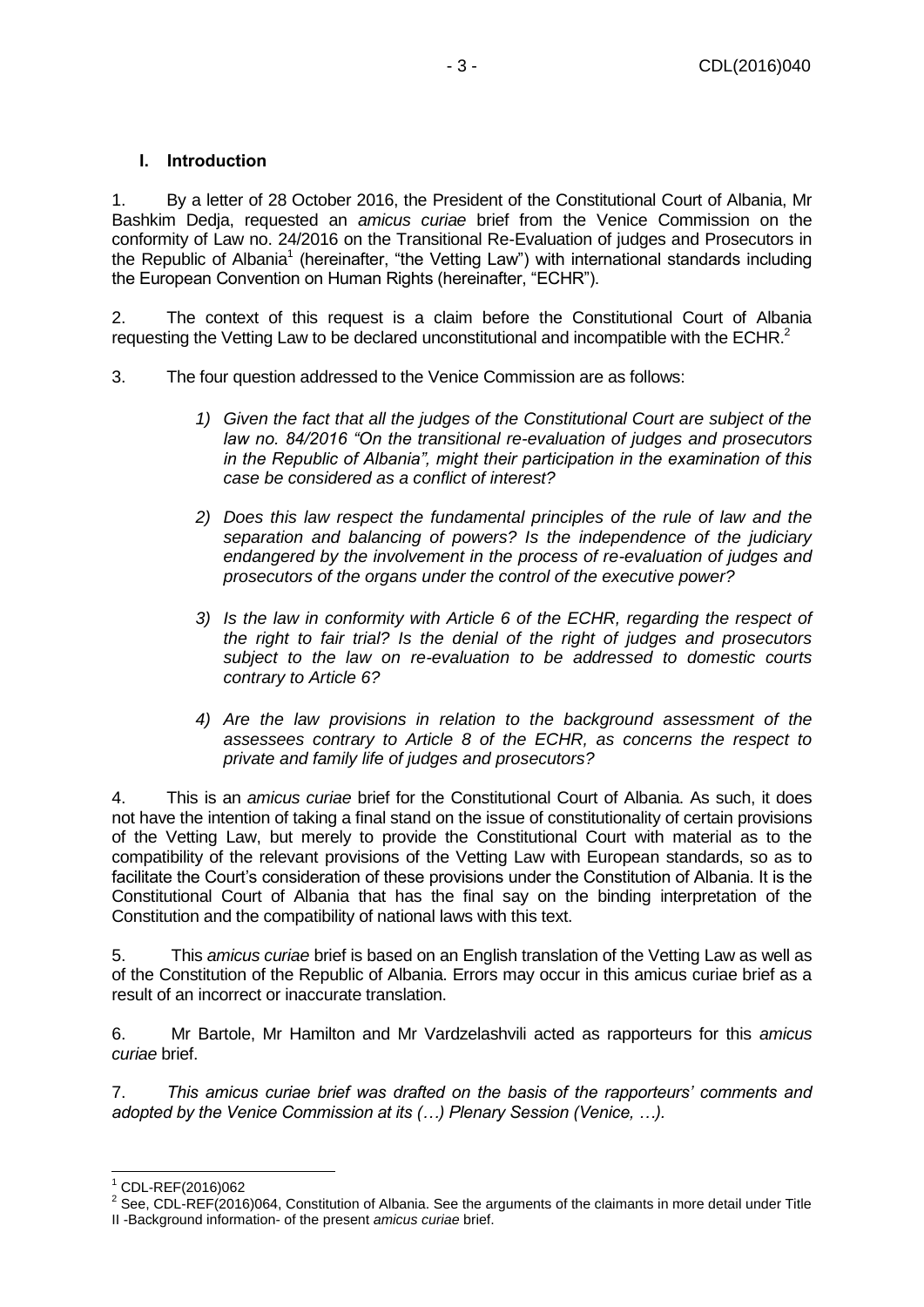#### <span id="page-3-0"></span>**II. Background information and Preliminary Remarks**

8. In its Interim Opinion on the Draft Constitutional Amendments on the Judiciary of Albania, $3$  the Venice Commission examined, among other issues, the transitional qualification assessment of judges and prosecutors which provides for the process of vetting ("qualification assessment") of all sitting judges and prosecutors by specially created Independent Qualification Commission. As indicated in the Interim Opinion, the necessity of the vetting process is explained by an assumption that the level of corruption in the Albanian judiciary is extremely high and the situation requires urgent and radical measures. After having underlined that such radical solution would be ill-advised in normal conditions, since it creates enormous tension within the judiciary and in particular, creates a risk of the capture of the judiciary by the political force which controls the process, the Venice Commission considered that a drastic remedy may be seen as appropriate in the Albanian context, as long as it remains an extraordinary and a strictly temporary measure. The Interim Opinion formulated a number of recommendations, including in particular, that the composition of the Independent Qualification Commission and status of their members should guarantee their genuine independence and impartiality and that judges should have the right to appeal to an independent body.

9. Following the recommendations by the Venice Commission in the Interim Opinion, the *Ad hoc* Committee on Justice System Reform of the Albanian Parliament revised the Draft Amendments and re-submitted them to the attention of the Venice Commission.<sup>4</sup> The Final Opinion on the Revised Draft Constitutional Amendments on the Judiciary<sup>5</sup> has been adopted by the Venice Commission during its 106<sup>th</sup> March 2016 Plenary Session. In its Final Opinion, the Venice Commission reiterated that the vetting process was not only justified but necessary for Albania to protect itself from the scourge of corruption.<sup>6</sup> It considered that the revised Draft Amendments have taken on board most criticism formulated in the Interim Opinion and welcomed in particular that the revised Draft Amendments created a separate appellate body (the Specialized Qualification Chamber) within the High Court, which is a sort of a specialized court (and not an *Ad hoc* extraordinary judge) as it is not created in a view of a single specific case and it is supposed to stay in activity during the whole duration of the vetting procedure.<sup>7</sup> The Final Opinion recommended in particular that the mandate of the vetting bodies should be reduced in length; judges of the appellate body, at the end of their mandate, should be able to integrate automatically the judiciary and that the judges and prosecutors undergoing vetting should enjoy the right to complain to the Constitutional Court about violation of their fundamental rights, with some reasonable exceptions dictated by the necessity of the vetting process.

10. After the adoption of the Final Opinion, further amendments were introduced to the Draft constitutional amendments which were finally adopted by the Parliament of Albania on 22 July 2016<sup>8</sup> with an overwhelming majority including the votes of the main opposition party.

11. In pursuance of Article 179 b) of the Constitution, the Parliament adopted, on 30 August 2016, Law no. 84/2016 "On the Transitional re-evaluation of judges and prosecutors in the Republic of Albania" (the Vetting Law).<sup>9</sup> According to Article 1 of the Vetting Law, its

- Final Opinion, para. 52.
- 7 Final Opinion, para. 63.

<sup>-</sup> $3$  CDL-AD(2015)045 Interim Opinion on the Draft Constitutional Amendments on the Judiciary of Albania (Adopted by the Venice Commission at its 105<sup>th</sup> Plenary Session, Venice, 18-19 December 2015), paras. 97-135  $(CDL-REF(2015)038).$ 

See, CDL-REF(2016)008, Consolidated version of the revised Draft amendments.

<sup>5</sup> CDL-AD(2016)009, Final Opinion on the Revised Draft Constitutional Amendments on the Judiciary of Albania (adopted by the Venice Commission at its 106<sup>th</sup> Plenary Session, Venice, 11-12 March 2016).

<sup>8</sup> See, CDL-REF(2016)064, Constitution of Albania.

<sup>&</sup>lt;sup>9</sup> CDL-REF(2016)062, Law no. 84/2016 "On the Transitional re-evaluation of judges and prosecutors in the Republic of Albania".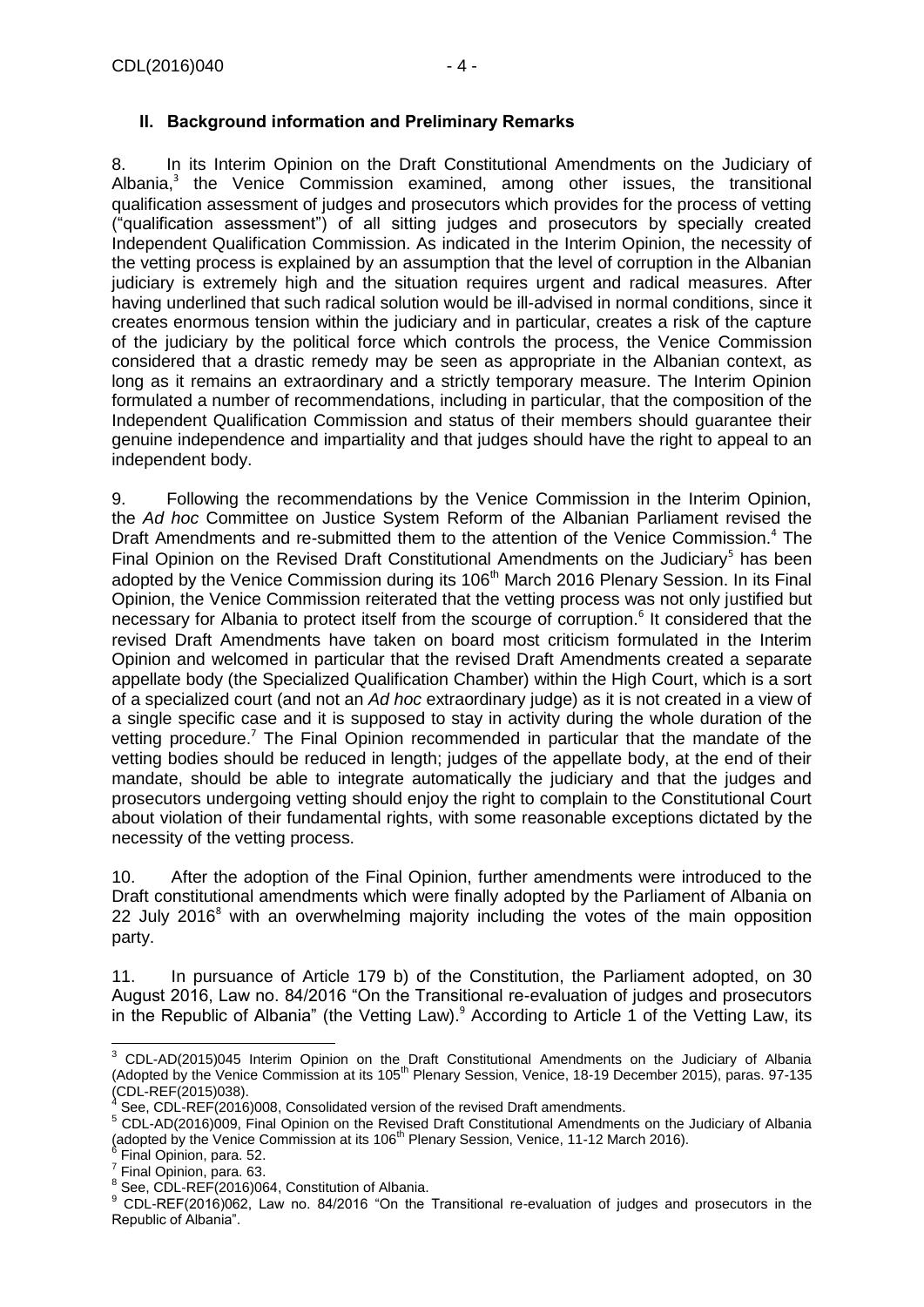purpose "*is to determine specific rules for the transitional re-evaluation of all assessees, in order to re-establish the proper function of rule of law and true independence of the judicial system, as well as the public trust and confidence in these institutions* […]" and, according to Article 2, to provide for the organisation of the re-evaluation process in particular for all judges and prosecutors (para. 1); the methodology, procedure and standards of the reevaluation process (para. 2); the organisation and functioning of the re-evaluation institutions (para. 3); and the role of the International Monitoring Operation, other state organs and of the public in the re-evaluation process (para. 4).

12. By a request presented on 7 October 2016 to the Constitutional Court, the main opposition party asked the Court to declare the Vetting Law incompatible with the Constitution and the ECHR and requested the suspension of the Vetting Law and its implementation until the final decision of the Constitutional Court. The Constitutional Court has provided to the Venice Commission a translation of the request made by the main opposition party. The request by the President of the Constitutional Court to the Venice Commission contains also a summary of the main arguments of the main opposition party for upholding their claims of unconstitutionality.

- 13. The arguments of the request may be summarised as follows:
	- The Vetting Law has displaced the control and investigation in the process of reevaluation of judges and prosecutors from the independent and impartial organs created by the Constitutional Amendments (Public Commissioners, Independent Qualification Commission and the Appeal Chamber) to the existing organs allegedly under the control of the Government such as the High Inspectorate of the Declaration and Audit of Assets and Conflict of Interest (HIDAACI), the Classified Information Security Directorate (CISD), the School of Magistrates, the General Directorate for the Prevention of Money Laundering (GDPML) and the Ministry of Internal Affairs. The involvement of these governmental bodies in the re-evaluation process as foreseen in the Vetting Law, violates the principles of separation and balancing of powers and the independence of the judiciary;
	- The Vetting Law does not provide for any specific procedural regulation in order to guarantee the basic elements of fair trial and respect for the fundamental rights of the assessees. Articles 53 and 54 of the Vetting Law allow obtaining information from the public, but do not meet the standard defined in Article Ç(2) of the ANNEX to the Constitution, i.e. the vetting bodies shall take into account information from the public observing the principle of proportionality between privacy and the needs of the investigation, and shall guarantee the right to a fair trial;
	- The Vetting Law violates the right to appeal of the assessees. Although the Constitution provides for the constitutional authority of the Appeal Chamber, considered as a judicial organ receiving appeals against the decisions given by the Independent Qualification Commission and acting according to the rules applied by the Administrative Court of Appeal, the Appeal Chamber does not have jurisdiction on matters provided by Article 131 of the Constitution (duties and competences of the Constitutional Court) which includes the examination of complaints on violation of fundamental rights and freedoms guaranteed by the Constitution;
	- The Vetting Law violates the principle of legal certainty because the wording of its provisions is unclear, ambiguous and contradictory. In particular, it is not clear in the Vetting Law which institution will conduct the proficiency assessment of the judges of the Constitutional Court, the judges of the High Court, the legal advisers of both institutions, the General Prosecutor and his/her legal assistants.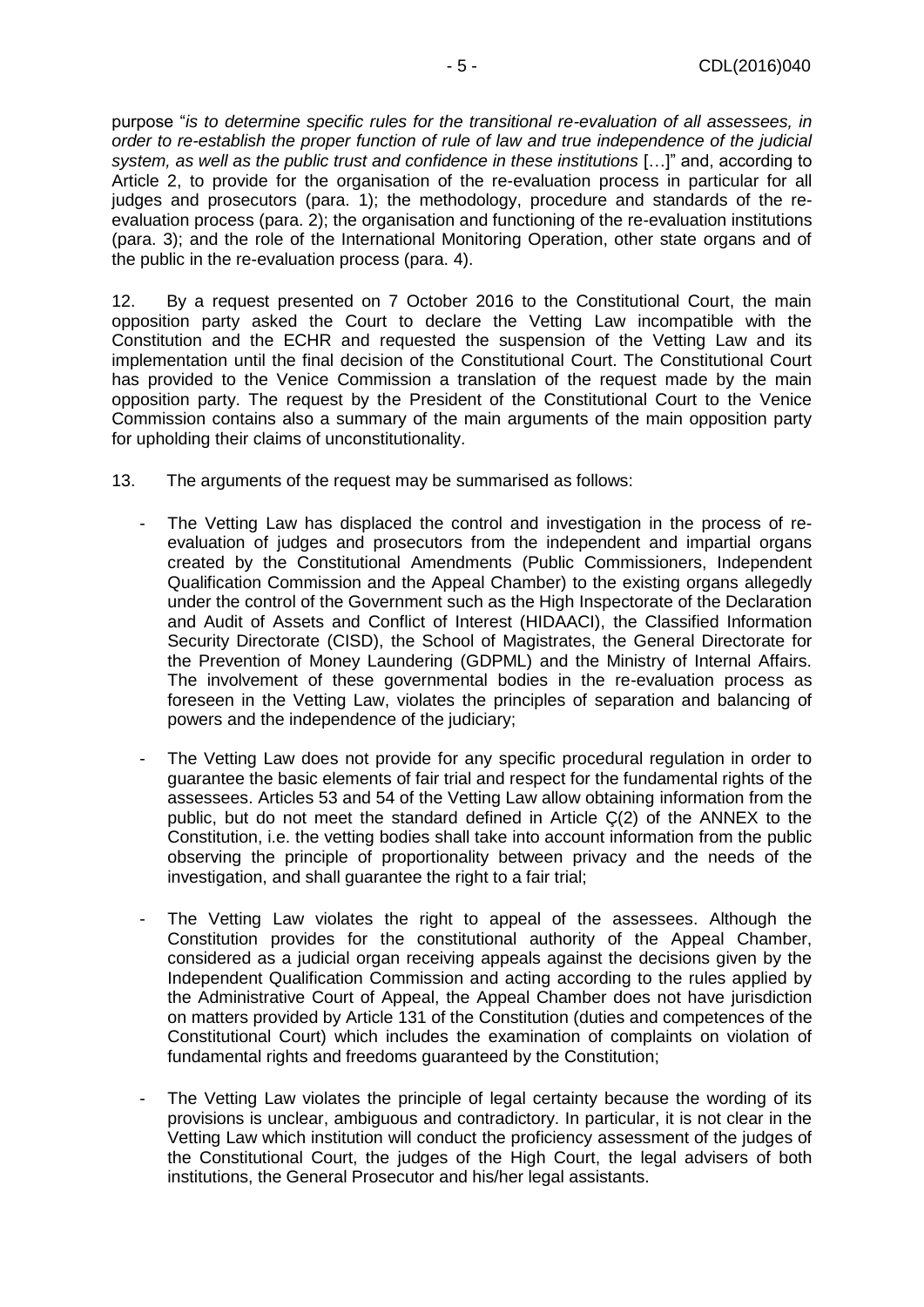14. By decision of 25 October 2016, the Constitutional Court decided to suspend the implementation of the Vetting Law and to request an *amicus curiae* brief from the Venice Commission regarding the compatibility of the Law with the ECHR and the Constitution of Albania, including the four questions indicated in paragraph 3 of the present brief.

15. The purpose of the present brief is not to take a final stand on the issue of constitutionality of the Vetting Law and to substitute the present assessment to the future judgment of the Constitutional Court. Therefore, for instance, the Commission is not requested to make an analysis of the Vetting Law in the light of the ordinary legislation currently in force in the Republic of Albania in view of a coherent interpretation of the provisions of the Law on the basis of the actual national legislative concepts and terminology since this is the task of the Constitutional Court which is obviously well acquainted with the Albanian legislative regulations, doctrines and culture. Moreover, the request of the President of the Constitutional Court does not concern an evaluation of the Law in the light of the differences between the first draft of the Constitutional Amendments,<sup>10</sup> the second draft which was the subject matter of the Final Opinion of the Venice Commission<sup>11</sup> and the final version of those amendments as adopted on 22 July 2016.<sup>12</sup>

### <span id="page-5-0"></span>**III. Assessment**

### <span id="page-5-1"></span>**A. First question**

*Given the fact that all the judges of the Constitutional Court are subject of the law no. 84/2016 "On the transitional re-evaluation of judges and prosecutors in the Republic of Albania", might their participation in the examination of this case be considered as a conflict of interest?* 

16. In the *Amicus Curiae* Opinion CDL-AD(2009)044 on the Law on the Cleanliness of the Figure of High Functionaries of the Public Administration and Elected Persons of Albania,<sup>13</sup> the question submitted to the Venice Commission concerned the position of the constitutional court judges who were potential subjects of the lustration law. Those judges should, in the meantime, take part in the discussion and in the decision about the constitutionality of this law. This was a similar but not identical question to the one currently under examination. In that earlier case (2009), only some judges of the Constitutional Court would potentially have been affected by the lustration law. Therefore, the possible conflict of interest concerned the position of some constitutional judges only. A solution to the problem thus created could have been found had the legislator chosen to provide for the temporary replacement of Constitutional Court judges forced to disqualify themselves since not all judges were potentially affected.

17. In the current case, however, all the constitutional judges, no matter who sits at the Constitutional Court, will be the subject of the Vetting Law which provides for the reevaluation of every judge in Albania including the judges of the Constitutional Court (Art. 179(b)3 of the Constitution). At the same time, the Vetting Law does not provide for any specific regulation of a possible conflict of interest requiring disqualification of judges. Moreover, the Constitution of Albania states in its Article 179 that "*members of the Constitutional Court shall continue their activity as members of the Constitutional Court, in accordance with the previous mandate*". This is a transitional provision of the Constitution which provides for existing members of the Constitutional Court to serve out their existing terms, thus applicable to the current situation.

<sup>-</sup> $10$  See, the Interim Opinion CDL-AD(2015)045 and CDL-REF(2015)038.

<sup>11</sup> See, CDL-AD(2016)009 Final Opinion on the Revised Draft Constitutional Amendments on the Judiciary of Albania and CDL-REF(2016)008 Consolidated version of the revised Draft amendments.

<sup>12</sup> CDL-REF(2016)064 Constitution of Albania.

<sup>&</sup>lt;sup>13</sup> CDL-AD(2009)044 on the Law on the Cleanliness of the Figure of High Functionaries of the Public Administration and Elected Persons of Albania, adopted by the Venice Commission at its 80<sup>th</sup> Plenary Session (Venice, 9-10 October 2009).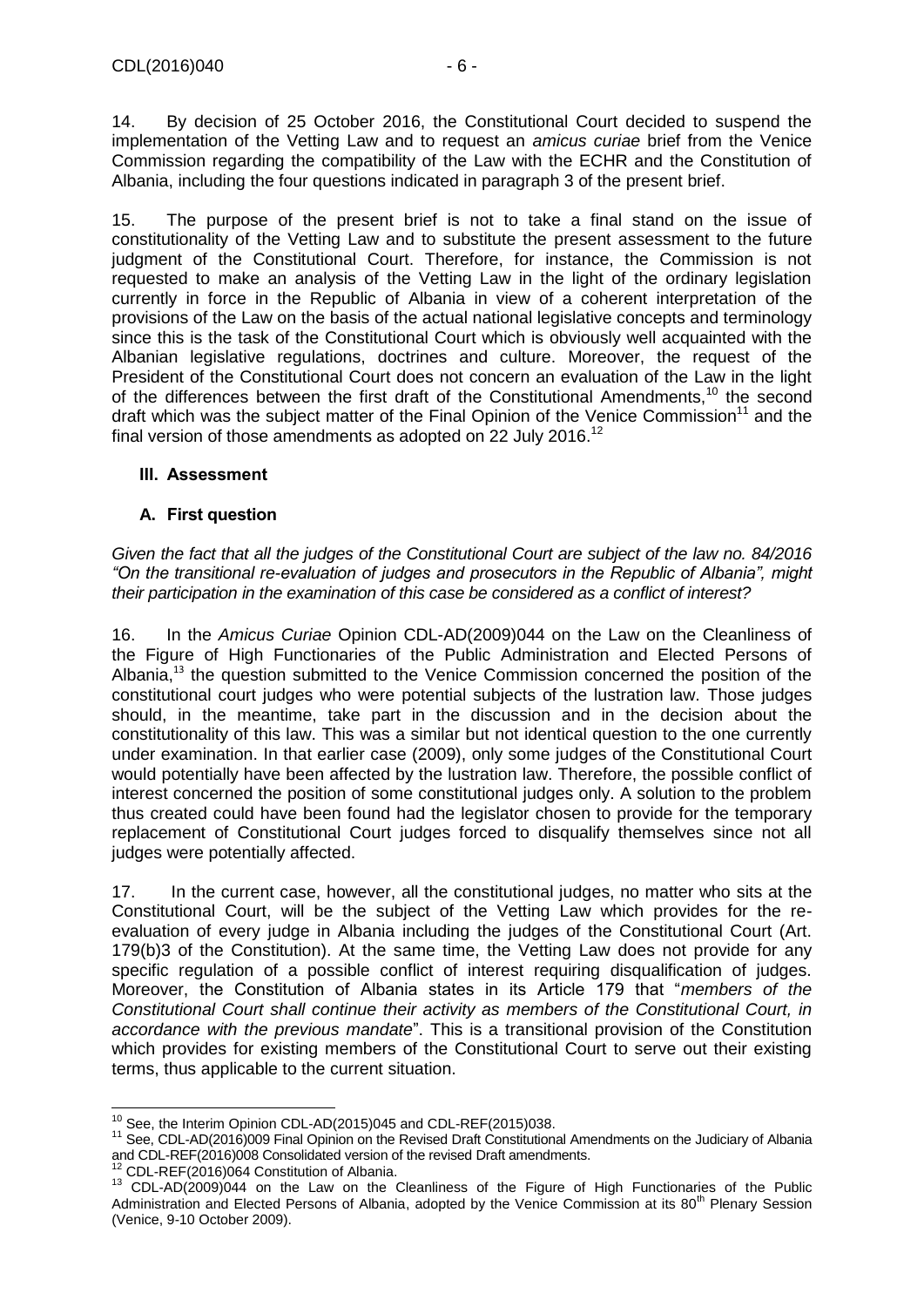18. Therefore, the Constitutional Court has to choose between two alternatives, either it has to exclude the possibility of a judicial review of the vetting legislation, since a regulation of the conflict of interest is missing in the Vetting Law, or it has to recognise the basic importance of the guarantees ensured by a functioning judicial review of legislation and to deal consequently with the case submitted to its judgment.

19. Despite the differences between the situation relating to the 2009 lustration law and the current issue of conflict of interest, the following passage from the 2009 Opinion of the Commission appears to be relevant and may be of some assistance:

"*If the Assembly does not provide for a solution by amending the CCL or the Constitution, a solution must be found by the Court itself by way of interpretation of the relevant norms. The authorization of the Court derives from the necessity to make sure that no law is exempt from constitutional review, including laws that relate to the position of judges. In search for a solution, one has to look at the rationale of excluding a biased judge. The main rationale is the following: if there is a leeway in deciding a case, the judge shall not be tempted to fill it in his/her favour. In dealing with the constitutionality of the Law there may be some parts involved where different opinions on the constitutionality are conceivable, while others are clear, without any need for a value judgment."*<sup>14</sup>

20. In case the Court is asked to rule on a matter in which some of its members may have, or be perceived to have, an interest, the Court is not absolved by the existence of such an interest from its duty to rule on the issue raised. The Constitutional Court is obliged to rule on the constitutionality of every law which is challenged before it. If it were to permit a situation to arise in which it was precluded from doing so by virtue of disqualifications arising from the possibility of any one or more of its members being the subject of an adverse finding under the legislation, that obligation on the Court to make a decision could not be fulfilled.

21. The Bangalore Principles of Judicial Conduct  $2002<sup>15</sup>$  envisage that such a situation may arise and provide for such an eventuality. Under the heading "Value 2, Impartiality", having stated the general principle that a judge who is not impartial or may be perceived by a reasonable observer not to be impartial should not take part in hearing a case, they go on to say that "*disqualification of a judge shall not be required if no other tribunal can be constituted to deal with the case*". The Commentary on the Bangalore Principles by the UN Office of Drugs and Crime<sup>16</sup> explains this provision as follows:

"*Doctrine of necessity*

-

*100. Extraordinary circumstances may require departure from the principle discussed above. The doctrine of necessity enables a judge who is otherwise disqualified to hear and decide a case where failure to do so may result in an injustice. This may arise where there is no other judge reasonably available who is not similarly disqualified, or if an adjournment or mistrial will cause extremely severe hardship, or if a court cannot be constituted to hear and determine the matter in issue if the judge in question does not sit. Such cases will, of course, be rare and special. However, they may arise from time to time*

<sup>&</sup>lt;sup>14</sup> CDL-AD(2009)044 on the Law on the Cleanliness of the Figure of High Functionaries of the Public Administration and Elected Persons of Albania, para. 142.

Bangalore Principles of Judicial Conduct: [https://www.unodc.org/pdf/corruption/corruption\\_judicial\\_res\\_e.pdf](https://www.unodc.org/pdf/corruption/corruption_judicial_res_e.pdf) 16 UNODC, September 2007. [https://www.unodc.org/documents/corruption/publications\\_unodc\\_commentary](https://www.unodc.org/documents/corruption/publications_unodc_commentary-e.pdf)[e.pdf](https://www.unodc.org/documents/corruption/publications_unodc_commentary-e.pdf)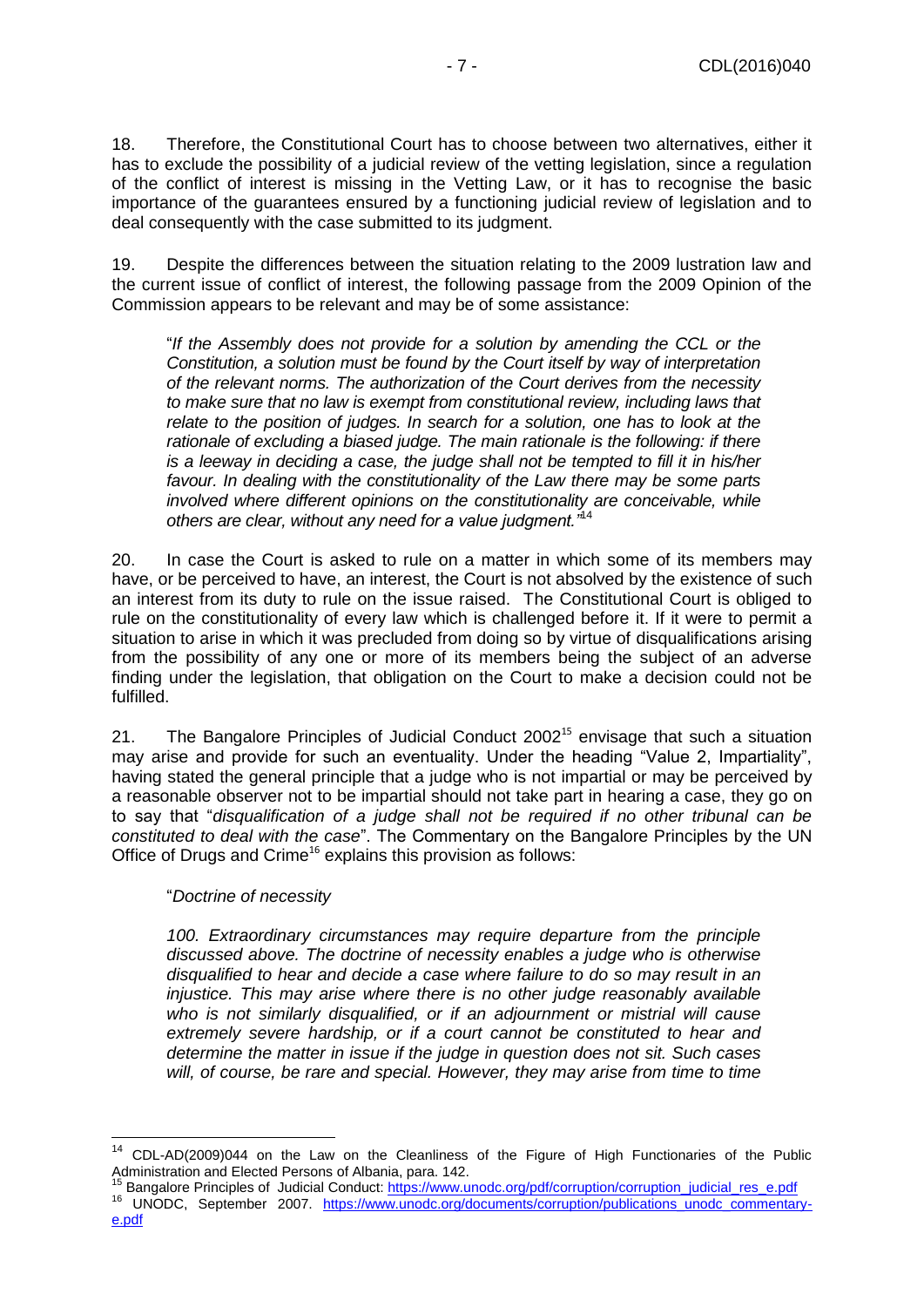*in final courts that have few judges and important constitutional and appellate functions that cannot be delegated to another judge."<sup>17</sup>*

22. This is certainly the case when there is only one court with constitutional jurisdiction and/or there are limited number of judges and when disqualification may actually result in denial of justice.

23. In fact, it is not that difficult to envisage circumstances where such a problem may arise. Challenges to taxation measures, for example, could have implications for the tax liability of every individual judge. Such a situation arose in the Irish case of *O'Byrne v Minister for Finance,* <sup>18</sup> an action by the widow of a judge who sought a finding that the deduction of income tax from the salary of judges amounted to an unconstitutional reduction in judicial remuneration. In the High Court, Dixon J referred to an earlier finding of the United States Supreme Court that "*jurisdiction could not be declined or renounced because of the individual relation of the members of the court to the question, the plaintiff being entitled by law to invoke the jurisdiction and there being no other tribunal to which under the law recourse could be had in a matter of the kind*.*"* 19

24. Similar situation may arise if the constitutionality of legal norms regulating constitutional court proceedings, requirements for office holders of the constitutional court, grounds for resignation or disciplinary proceedings is challenged before the Constitutional Court. In such cases, constitutional judges are not precluded from hearing the case.

25. However, if there are grounds to believe that a judge considering the constitutionality of the Vetting Law would fail the requirements established by this very law and thus appears to be unfit for the office, not only the judge has a right but, in certain circumstances, may be under the obligation to resign, for instance, if the judge concerned foresees his/her failure to satisfy the background assessment due to inappropriate contacts with the members of the organized crime. However, since there is a presumption that judges of the court are acting in good faith, the judge should be allowed to evaluate constitutionality of the requirements established by law.

26. From a political point of view, the absence of a legislative regulation in the Vetting Law of a possible conflict of interests requiring the disqualification of all the constitutional judges could be interpreted as recognition of the constitutional necessity of preserving the functionality of the judicial review of legislation. Moreover, also the parliamentary opposition, which did not vote in favour of the Vetting Law but approved the constitutional revision which remains the basis of the present transitional re-evaluation process, apparently accepts the permanence of the competence of the Constitutional Court as they submitted the mentioned request to the Court itself. As the Venice Commission considered in the 2009 Opinion, "*it must be ensured that the Constitutional Court as guarantor of the Constitution can function as a democratic institution: the possibility of excluding judges must not result in the inability of the Court to take a decision. […] it follows that the judges of the Constitutional Court of Albania are not barred from ruling on this matter.*" The Constitutional Court could also take into account the criteria used in the 2009 Opinion (see paragraph 19 of the present brief), i.e. the margin of legal interpretation of the judge concerned in his/her function of judicial review of legislation: a large margin, or a leeway in deciding the case may justify the disqualification, whereas in case the constitutionality/unconstitutionality issue is rather clear and the judicial adjudication does not involve any value judgment by the judge, then the effective functioning of the Constitutional Court as a democratic institution should prevail.

-

 $17$  Ibid., paragraph 100.

<sup>18</sup> *O'Byrne v Minister for Finance* [1959] IR 1, (1959)ILTR11.

<sup>19</sup> *Evans v Gore* (1919) 253 US 245 at 248, per Van Devanter J.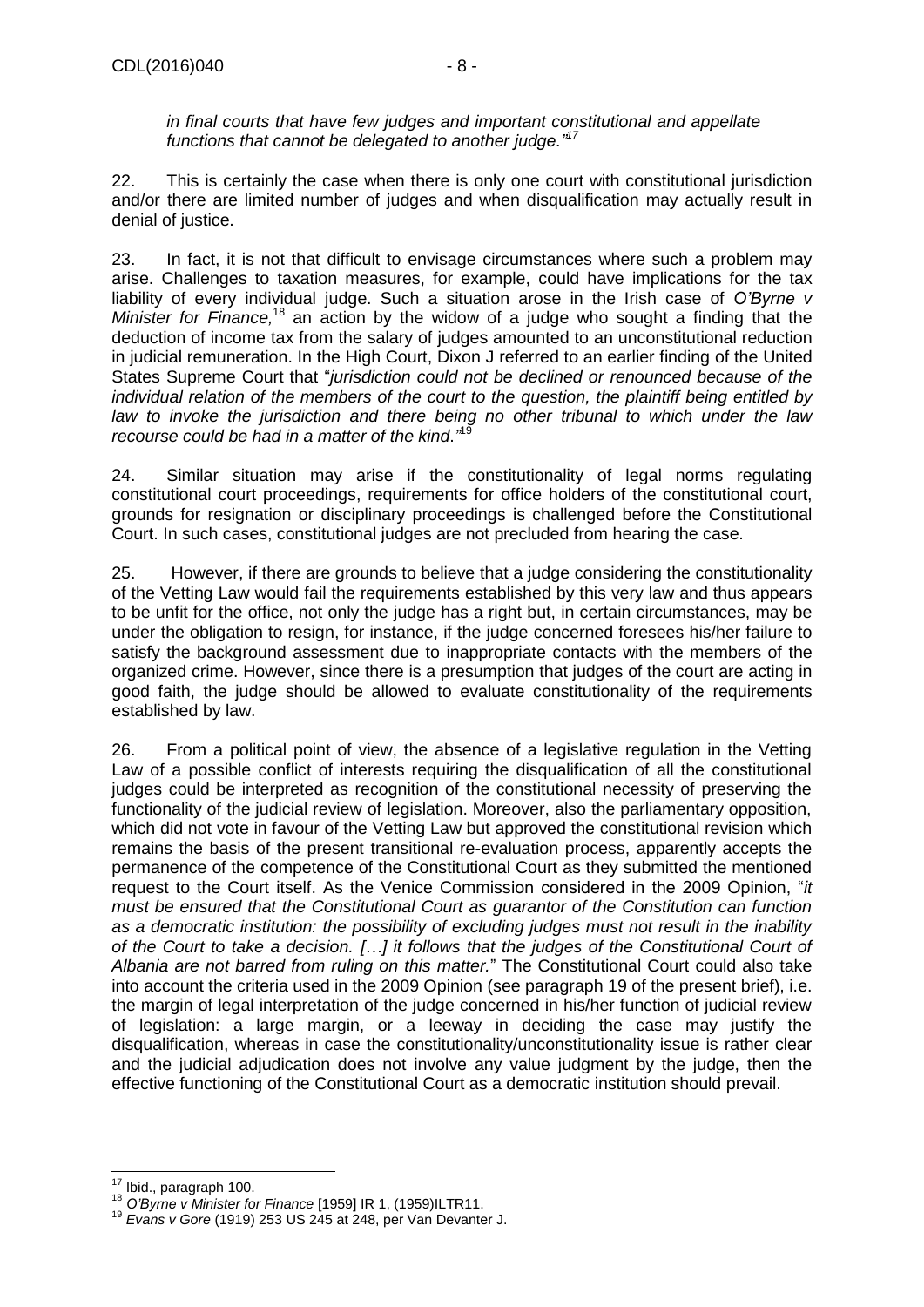### <span id="page-8-0"></span>**B. Second question**

 $\overline{a}$ 

*Does this law respect the fundamental principles of the rule of law and the separation and balancing of powers? Is the independence of the judiciary endangered by the involvement in the process of re-evaluation of judges and prosecutors of the organs under the control of the executive power?*

27. The request submitted by the parliamentary opposition to the Constitutional Court claims that the Vetting Law violates the principle of separation and balancing of powers in that it has displaced the control and investigation in the process of re-evaluation of judges and prosecutors from the independent and impartial organs created by the Constitutional amendments (Public Commissioners, Independent Qualification Commission and the Appeal Chamber) to existing organs allegedly under the control of the Government such as the High Inspectorate of the Declaration and Audit of Assets and Conflict of Interest (HIDAACI), Classified Information Security Directorate (CISD), School of Magistrate, General Directorate for the Prevention of Money Laundering (GDPML) and the Ministry of Internal Affairs.

28. Those bodies are recognised as playing an active role in the process of re-evaluation by the constitutional vetting institutions. If the process of vetting is conducted or controlled by the executive, the entire process of vetting may be compromised. Therefore, it is important to ensure that the involvement of the executive, in law and in practice, is limited to the extend that is strictly necessary for the effective functioning of the vetting bodies.

29. It appears from the constitutional and legislative provisions that the re-evaluation bodies, i.e. the Independent Commission and the Appeal Chamber possess both the characteristics of judicial bodies. Under Article 179 (b)6 both bodies operate and decide independently and impartially. Under Article C of the Annex to the Constitution, during their mandate, the members of the Independent Commission and Public Commissioner shall have the status of a judge at the High Court (para. 3). Appeal Chamber shall function within the Constitutional Court (Article 197(b)5 of the Constitution) and its members have the status of judges of the Constitutional Court (Article C (3) of the Annex).

30. Members of the Commission and the Appeal Chamber are subject to an annual disclosure of assets which will be made public, as well as constant monitoring of their financial accounts and waiver of the privacy of their communications related to their work (Articles  $C(4)$  of the Constitution).<sup>20</sup> Article 28 of the Vetting Law provides for the monitoring of their telecommunications. Article 16 sets out detailed provisions which establish disciplinary liability for any improper or poor conduct by members of the re-evaluation institutions, including provisions aimed at ensuring the independence and impartiality of their members and Article 17 establishes procedures for their dismissal where they commit disciplinary offences.

31. The Independent Commission is divided into panels which are described in Article C as permanent. Both it and the Appeal Chamber are "*to operate with accountability, integrity and transparency and with the objective of promoting an independent and competent system of justice free from corruption*." Article 4 of the Vetting Law provides further that both institutions "*shall exercise their duties as independent and impartial institutions based on the principles of equality before the law, constitutionality and lawfulness, proportionality and* 

<sup>&</sup>lt;sup>20</sup> The fourth question put forth by the Constitutional Court examined below, concerns the right to respect for private and family life of judges and prosecutors undergoing the vetting process and is not related to the rights protected under Article 8 ECHR of the members of the vetting bodies. It should be noted, however, that such a waiver of rights concerning the privacy of the work related communications is possible, provided that the implementing law is carefully designed in order to define the scope of this waiver which should be in compliance with the applicable European standards (CDL-AD(2015)045, para. 124). The Law should also provide clear guidance when and to what extend it is permitted to carry out monitoring of the telecommunications of the members of the vetting bodies.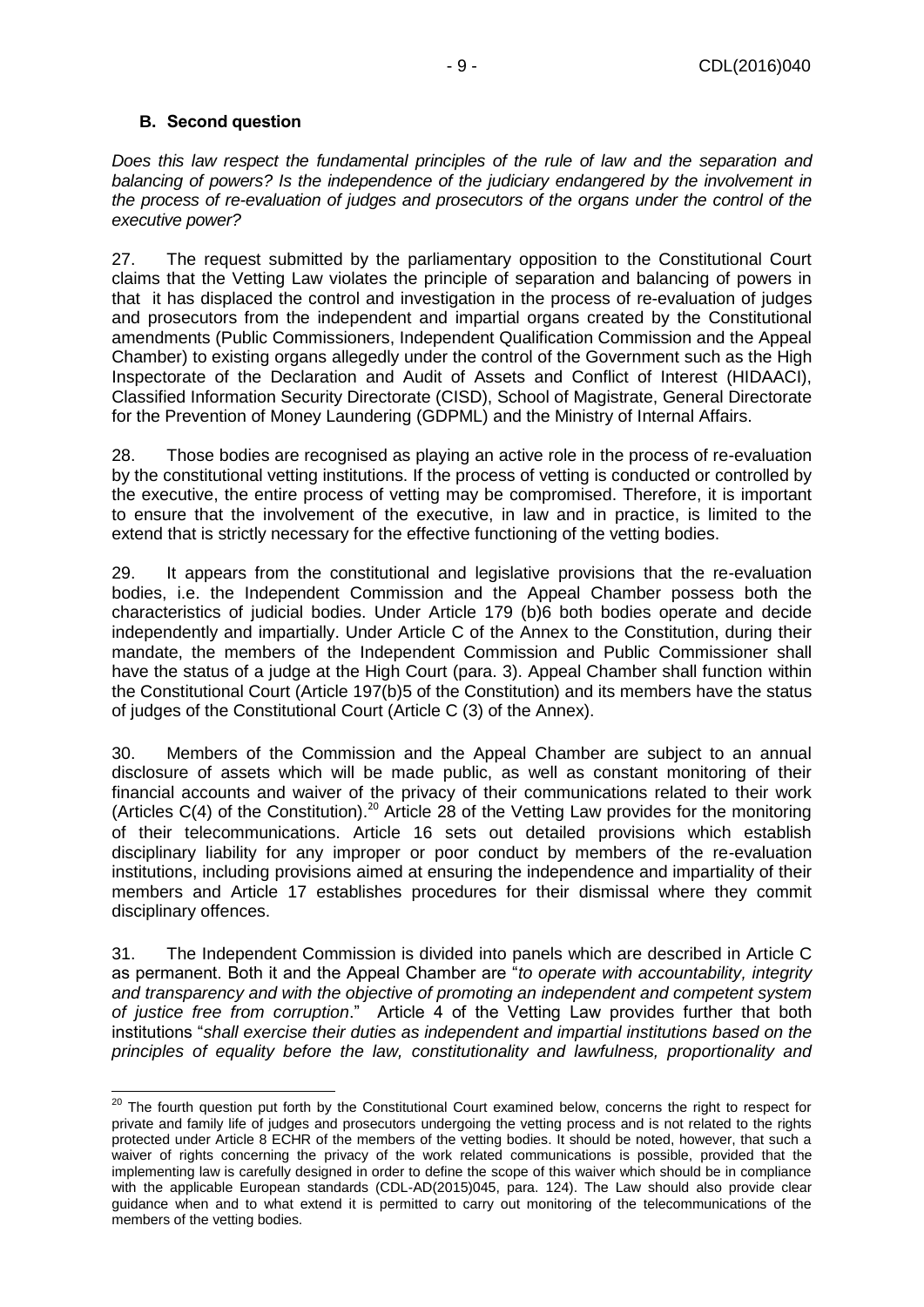*other principles which guarantee the rights of assessees for a due legal process*." In addition, certain procedures established in administrative law and practice are to apply to their activities.<sup>21</sup> Article 27 of the Vetting Law ("Guarantees of Impartiality") deals with conflicts of interest by members of the re-evaluation institutions and decisions taken by members of the institutions who have a conflict of interest amount to serious disciplinary misconduct (para. 1).

32. The system of appointment of the Independent Commission and the Appeal Chamber are provided for in Article C of the Annex and in Article 6 of the Vetting Law. The conditions for appointment to the Independent Commission and the Appeal Chamber seem to be equivalent to those for judicial appointments and appear to be at least as rigorous as those in place for appointments to permanent judicial office. The arrangements for making the appointments appear to be designed to ensure so far as practicable the appointment of suitably qualified candidates who meet the criteria. Procedures have been put in place to allow for appointments by qualified majority in the Parliament with an anti-deadlock mechanism. Other than the fact that these are not permanent institutions, it seems that the intent of the constitutional and the legal provisions is to confer on them the essential characteristics of courts of law. On the expiry of their terms of office any pending cases will be thenceforth dealt with by the permanent judicial and prosecutorial institutions. These points could be taken into account by the Constitutional Court while examining whether the re-evaluation bodies have the characteristics of judicial bodies.

33. As regards the involvement of other bodies, the text of the Vetting Law as submitted to the Commission does not seem to allow to draw the conclusion that the opinions and reports prepared by the organs under government supervision such as HIDAACI, CISD etc. are substituted for the final decisions of the Independent Commission and the Appeal Chamber which are the institutions newly and expressly created in view of the implementation of the vetting process.

34. In accordance with the general principle of Article 4(2) of the Vetting Law which provides that "*'the Commission and the Appeal Chamber are the institutions which decide on the final evaluation of the assessee",* the individual articles of the Vetting Law shows that at all times the evaluation and assessment of any information or evidence gathered by executive bodies, such as HIDAACI, CISD or GDPML, rests with the Commission and the Appeal Chamber. For instance, according to Article 33(5) of the Vetting Law, upon completion of the audit, the general inspector of HIDAACI shall prepare a reasoned detailed report for each assesse and shall rate his or her declarations. However, it appears that the task of the HIDAACI is limited to the preparation of this report and the re-evaluation process shall be conducted, on the basis of this asset assessment, by the Independent Commission and the Appeal Chamber (Art. 4(1) ad (2)). Further, according to Article 43(2) the relevant proficiency assessment body (which is, according to Article 3(10), the Inspectorate of the High Council of Justice and the relevant structure of the General Prosecutors Office) reviews legal documents issued by the assessee and prepares a detailed and reasoned report to be submitted to the Independent Commission which is in a position to draw its own conclusions independently.

35. The concern however remains that in certain circumstances, according to Article 39(2) concerning the background assessment, information collected as a result of the background check "*shall not be disclosed if it endangers the safety of a source or is a result of a condition from a foreign government*". In this case, the re-evaluation institutions may lack the possibility of independent re-evaluation and would only be able to rely on the assessment/evaluation made by the National Security Authority. Thus, the rule of prohibition of disclosure may only be possible if the information in question is favourable to the assessee. Further, from the point of view of the independence of the judiciary, the

<sup>-</sup> $21$  Articles 35-40 and 45-47 of the Administrative Procedure Code.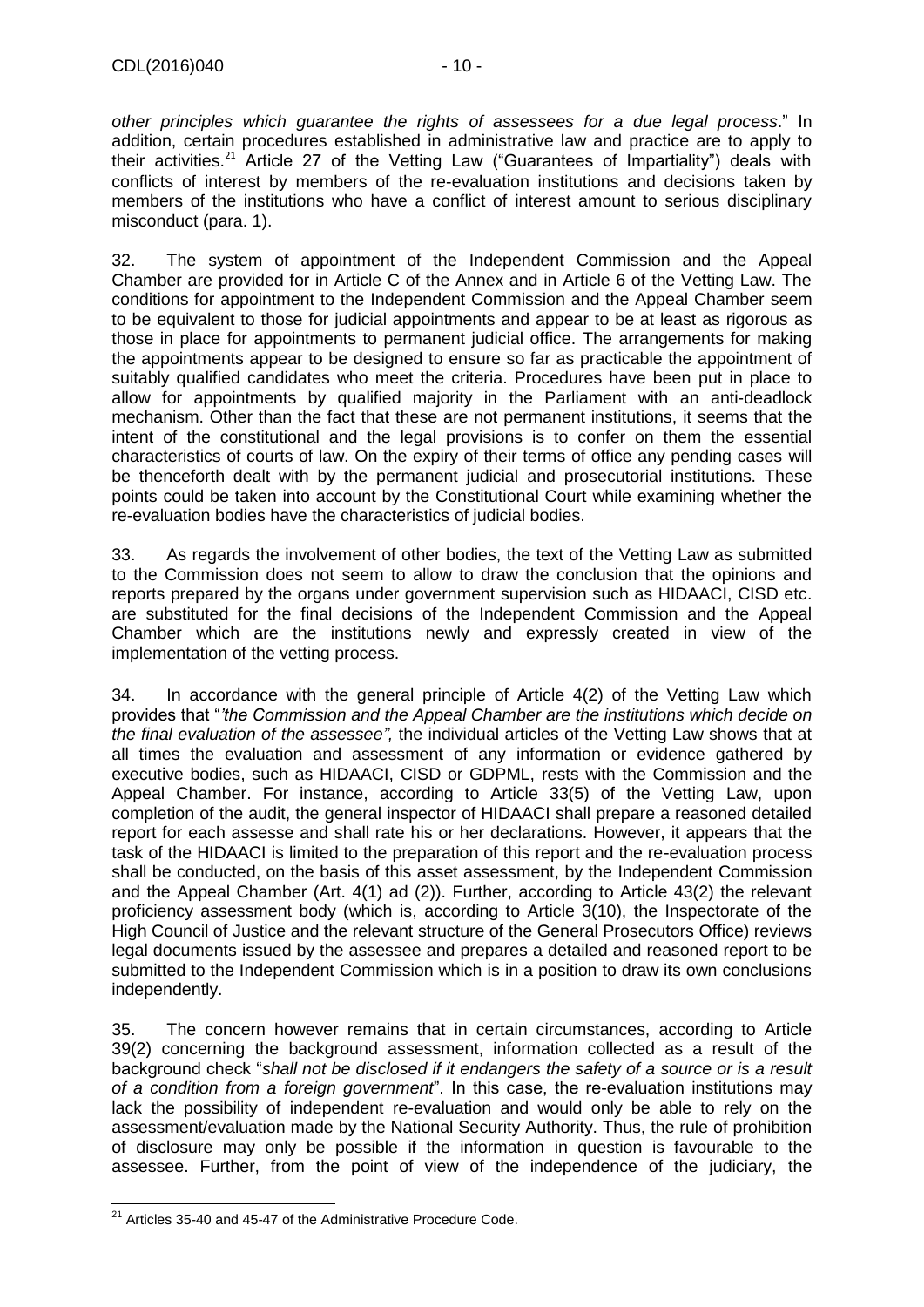Constitutional Court could also consider the importance to ensure, during the proficiency assessment (Articles 40-44 of the Vetting Law), that the legal opinions expressed by judges and/or prosecutors, which may simply be considered as "incorrect" by the evaluators, do not become the ground for negative result. It is essential that negative evaluation follows only in cases of fundamental and serious errors and/or when there is clear and consistent pattern or erroneous judgements that indicate lack of proficiency.

36. In an overall assessment, however, it is quite normal and in line with European standards that the evidence presented to a court of law is initially obtained by executive bodies such as the police or prosecutor. Provided its evaluation, i.e. the assessment of its veracity and the weight to be attached to it is a matter for judicial determination, this does not amount to an interference with the judicial power.

37. It should also be borne in mind that Article Ç, para. 4, of the Annex expressly confers on both the Commission and the Appeal Chamber extensive powers to investigate and verify matters themselves.<sup>22</sup> According to paragraph 3 of the same Article, official bodies shall cooperate with and disclose requested information to the Commission and Appeal Chamber and grant direct access to their databases. Moreover, while Article 45 of the Vetting Law allows members of the Independent Commission and the Appeal Chamber to investigate autonomously on all relevant facts, Article 57(4) puts forth the principle that in the decision process of the Commission, the conclusions are drawn by the panel.

38. In the view of the Venice Commission, the other bodies such as HIDAACI or CISD which are involved in the vetting process seem to have instrumental and subservient functions aimed at helping the new institutions to carry out their difficult mandate. Decisionmaking power in all cases appears to remain with the Commission and Appeal Chamber, established for this purpose in accordance with the provisions of the Constitution as independent and impartial judicial bodies.

### <span id="page-10-0"></span>**C. Third question**

-

*Is the law in conformity with Article 6 of the ECHR, regarding the respect of the right to fair trial? Is the denial of the right of judges and prosecutors subject to the law on re-evaluation to be addressed to domestic courts contrary to Article 6?* 

39. The answer to this question depends on the qualification of the Appeal Chamber provided for by Article F of the Annex to the Constitution. The Venice Commission has already set out in relation to the second question above details concerning the qualifications for and methods of appointment to the Commission and the Appeal Chamber. In the opinion of the Venice Commission, these rules are designed to secure that these re-evaluation institutions will be independent and impartial tribunals and suitable to reach this goal. In the Final Opinion on the constitutional amendments, the Appeal Chamber was considered by the Venice Commission as "a sort of a specialized court" (para. 63 of the Final Opinion) and its creation as an acceptable solution to the problem of the judicial guarantee to the persons affected by the vetting procedure. The Final Opinion further considered that the Specialised Qualification Commission (i.e. the Appeal Chamber) resembles a court in many regards: its

 $22$  The evaluation institutions may interview people named in the declaration or others, and seek cooperation with other state or foreign institutions to confirm the veracity and accuracy of the disclosure, have direct access to all relevant government databases and files, if not classified as state secret, including the assessees' personal files, statistical data, files selected for evaluation, self-evaluations, opinions of supervisors, training records and complaints, verification of complaints, disciplinary decisions against the assesse, property and land registers, bank accounts, tax offices, car registration data bases, border control documentation as well as any other relevant documents. They may order private individuals and companies to provide testimony or evidence in accordance with the law.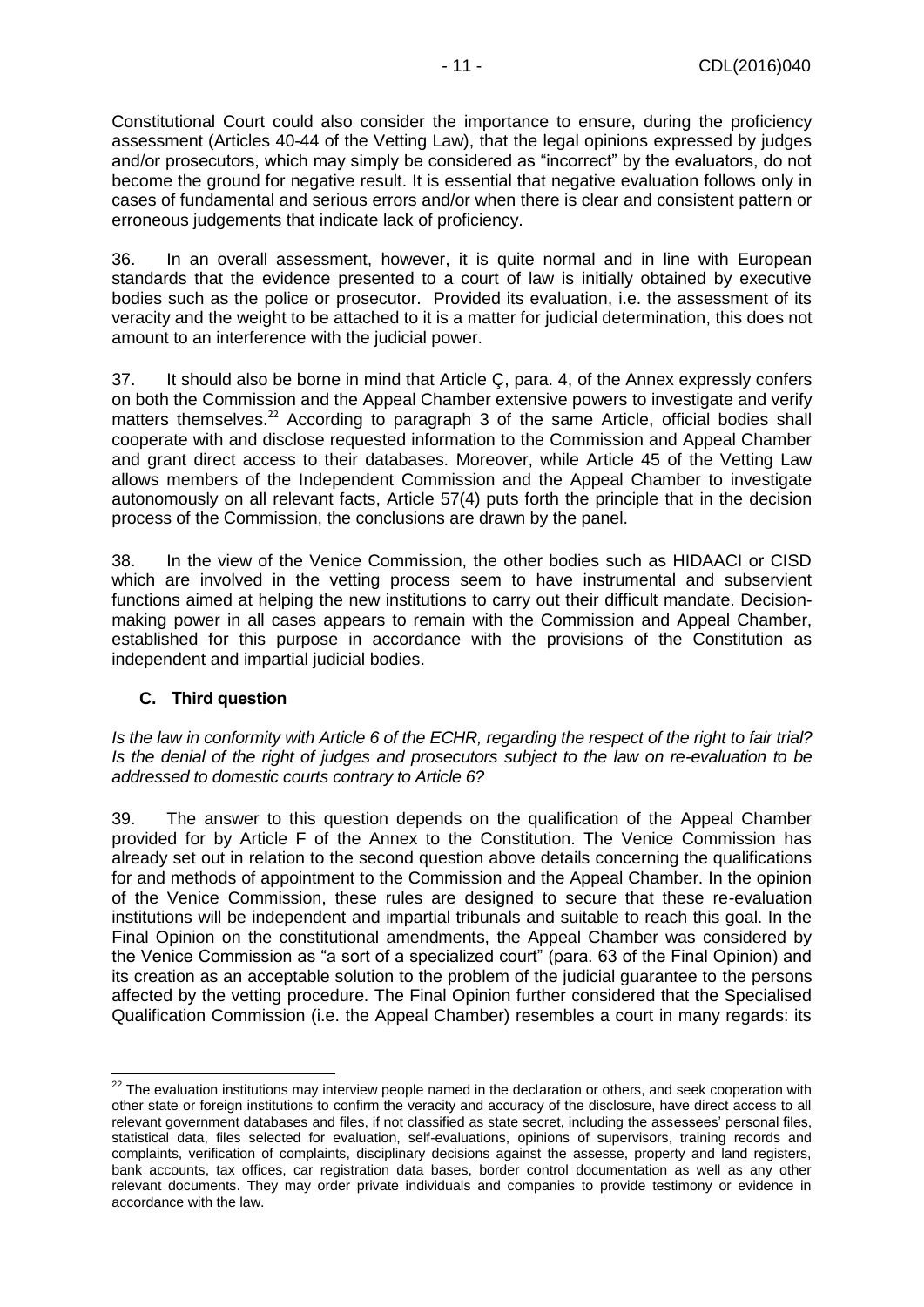members are called "judges", $^{23}$  they function within the High Court<sup>24</sup> and they enjoy guarantees similar to those judges enjoy.

40. In addition, according to Article 4(6) of the Vetting Law, if not provided differently in the Constitution or by the Vetting Law, the re-evaluation institutions may apply also the procedures provided in the Code of Administrative Procedures, or Law "On the organization and functioning of administrative courts and adjudication of administrative disputes". Many procedural rules set out in the Vetting Law concerning the procedure before the Appeal Chamber, are written on the basis of the qualification of that process as a "judicial process" as far as they provide for the application –or not- of rules concerning the adjudication of administrative disputes (see, for instance, art. 62(3), 63(2) and 65(1) of the Vetting Law).

41. Article Ç of the Annex, in its second paragraph, expressly imposes on the Commission and the Appeal Chamber a duty to guarantee the right to a fair trial. Moreover, although in the process of re-evaluation, a presumption for the disciplinary measure of dismissal shall be established in some cases, which the assessee shall have the burden to dispel, $^{25}$  Article Ç of the Annex provides clearly that this applies only for the assessment and not for other proceedings, and in particular not for criminal proceedings.

42. Both re-evaluation institutions are required to act with transparency which clearly implies that hearings should be in public. Article 55 of the Vetting Law expressly provides for a public hearing. By virtue of Articles 57(1) and 66(2) respectively, the decisions of the Qualification Commission and the Appeal Chamber must be reasoned and in writing.

43. The Venice Commission has already pointed to the investigation powers conferred on the Qualification Commission and the Appeal Chamber. While the Constitution does not regulate the circumstances in which these powers are to be exercised, Article 49 of the Vetting Law provides a mechanism for the re-evaluation institutions in order to establish facts and circumstances in each case.

44. The constitutional text is silent as to whether an assessee may bring an individual claim before the Constitutional Court. But in the absence of a prohibition in the Constitution, $26$  there seems to be no reason to exclude such a possibility although the potential scope of any such application is clearly limited as a result of Article A of the Annex to the Constitution<sup>27</sup> and as a result of the insertion of the re-evaluation process in the constitutional text itself.

45. Furthermore, if, according to Article F(3) of the Annex to the Constitution the Appeal Chamber is not competent to call into question the constitutionality of the principles on which the re-evaluation process as such is based and the criteria used in the law, there is no

<sup>-</sup> $^{23}$  According to Article F of the Annex to the Constitution as adopted on 22 July 2016, « the Appeal Chamber shall consist of seven judges."

 $24$  According to Article 179 b), para. 5, of the Constitution as adopted on 22 July 2016, "Specialized Qualification Commission (Appeal Chamber) shall (…) function within the Constitutional Court."

 $^{25}$  See Art. D (4) of the Annex concerning the Asset assessment; Art. DH (3) concerning the Background assessment; and Art. E (3) and (4) concerning the Proficiency Assessment.

<sup>26</sup> The Draft Constitution, as examined by the Venice Commission in the Final opinion on the revised Constitutional Amendments on the Judiciary of Albania (CDL-AD(2016)009) (see CDL-REF(2016)008), in para. 2 *in fine* of its Article Ç clearly states that the Constitutional Court shall not have competence to receive individual complaints from assessees dismissed as a result of the assessment. This restriction was criticised by the Venice Commission in the Final opinion (see para. 66). It appears that this restriction disappeared from the constitutional text finally adopted, which is welcome.

 $27$  This constitutional provision provides that "to the extent necessary to carry out the re-evaluation the application range of some articles of this Constitution, in particular provisions regarding privacy (…), provisions related to burden of proof (…) are partly limited in accordance with Article 17 of the Constitution." Article 17 concerns the proportionate limitation of fundamental rights and freedoms by law for a public interest or for the protection of the rights of others.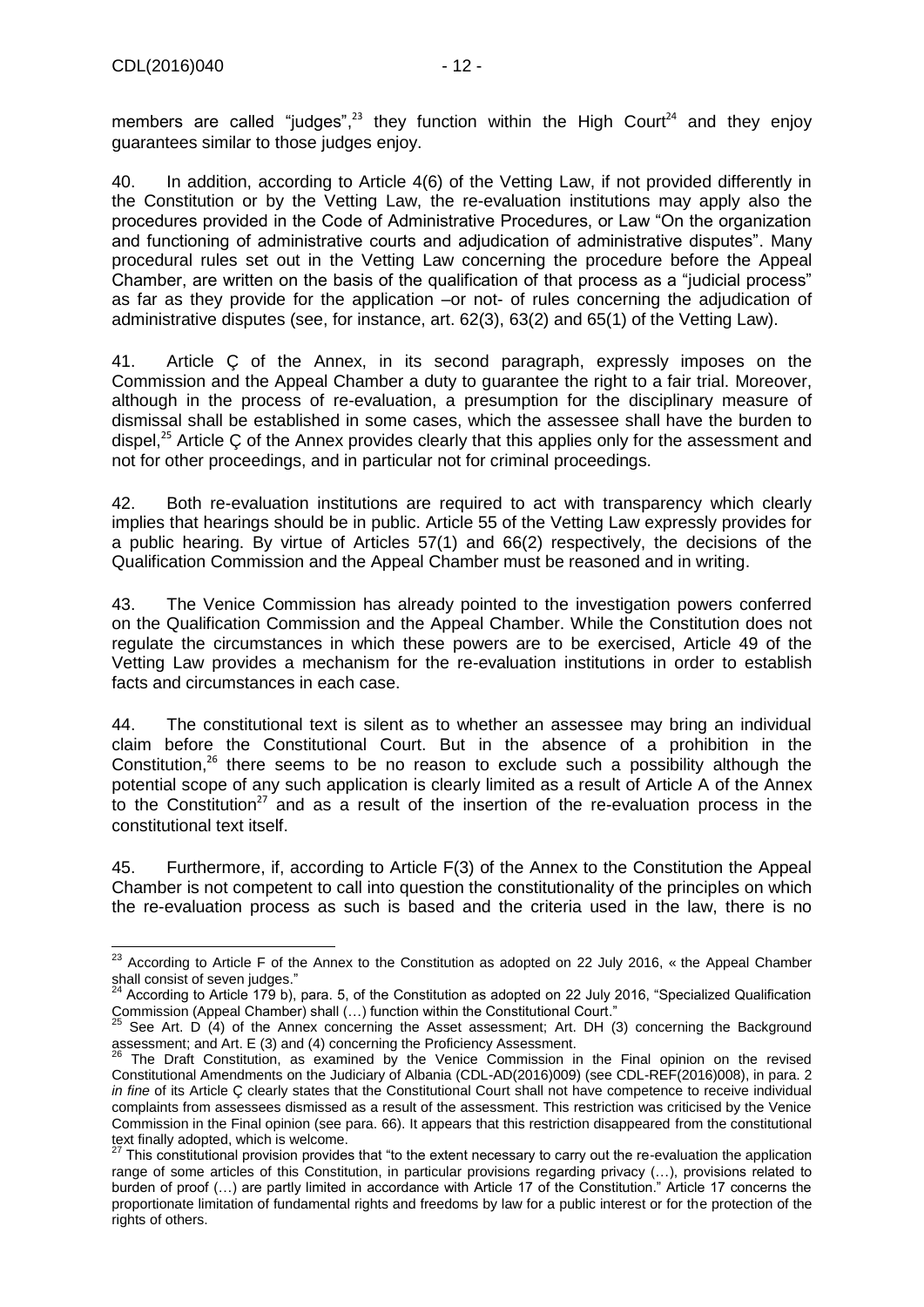provision in the Constitution and the Vetting Law which excludes the possibility of application of Article 145 of the Constitution in the vetting process. This constitutional provision provides that "[w]*hen judges find that a low comes into conflict with the Constitution (…) they suspend the proceeding and send the case to the Constitutional Court*". Accordingly, in case the Appeal Chamber finds that the law it is about to apply is unconstitutional, it is competent to refer the case to the Constitutional Court. In the absence of any limitation in the Constitution and the Law, there seems to be nothing that would prevent the Constitutional Court to consider such complaint.

46. In conclusion, it appears that there are in the Constitution and the Vetting Law sufficient elements for the Constitutional Court to conclude that the Appeal Chamber may be considered as a specialised jurisdiction, whose creation by constitutional provisions could be interpreted as a specification of the scope of Article 135 of the Constitution (the Courts) and in particular, of its para. 2 (Specialised courts). The Venice Commission, which in its opinions on the constitutional amendments approved the overall approach chosen by the Albanian constituent, sees no reason to be more critical in this respect on the basis of the provisions of the law.

#### <span id="page-12-0"></span>**D. Fourth question**

*Are the law provisions in relation to the background assessment of the assessees contrary to Article 8 of the ECHR, as concerns the respect to private and family life of judges and prosecutors?* 

47. The background assessment is provided for in Article DH of the Annex to the Constitution as well as in Chapter V of the Vetting Law. The purpose of the assessment is to verify the declarations of the persons being assessed so as to determine whether they have inappropriate contacts with persons involved in organised crime (Article 34 of the Vetting Law).

48. According to Article 5 of the Constitution, "[t]*he Republic of Albania applies international law that is binding upon it*", and Article 17 states the principle that the limitations of the rights and freedoms adopted in conformity with the Constitution "*may not infringe the essence of the rights and freedoms and in no case may exceed the limitations provided for in the European Convention on Human Rights*". In its Final Opinion on the Revised Draft Constitutional Amendments on the judiciary,<sup>28</sup> the Venice Commission, after having observed that according to Article A of the Draft Annex, the application of some articles of the Constitution, in particular the provisions regarding privacy, is limited in accordance with Article 17 of the Constitution, considered that those limitations "*may be justified by the present situation of the Albanian judiciary, which requires special legislative interventions*."

49. As to the background assessment, it can hardly be doubted that it would be grossly improper for a judge or a prosecutor to have inappropriate contacts with persons involved in organised crime. Having regard to the permitted limitations on the exercise of the right to respect for private and family life contained in Article 8 ECHR, it seems clear that the existence of inappropriate contacts between judges and organised criminals would be contrary to the interests of national security, contrary to public safety, likely to encourage rather than prevent disorder or crime, and likely to threaten rather than protect the rights and freedoms of others. As a matter of fact, the vetting legislation is clearly aimed at ensuring the safeguards of the rights through the "*re-establishment of the proper function of the rule of*  law and true independence of the judicial system, as well as public trust and confidence in *these institutions.*" (Article 1 of the Vetting Law).

<sup>-</sup><sup>28</sup> CDL-AD(2016)009, para. 57.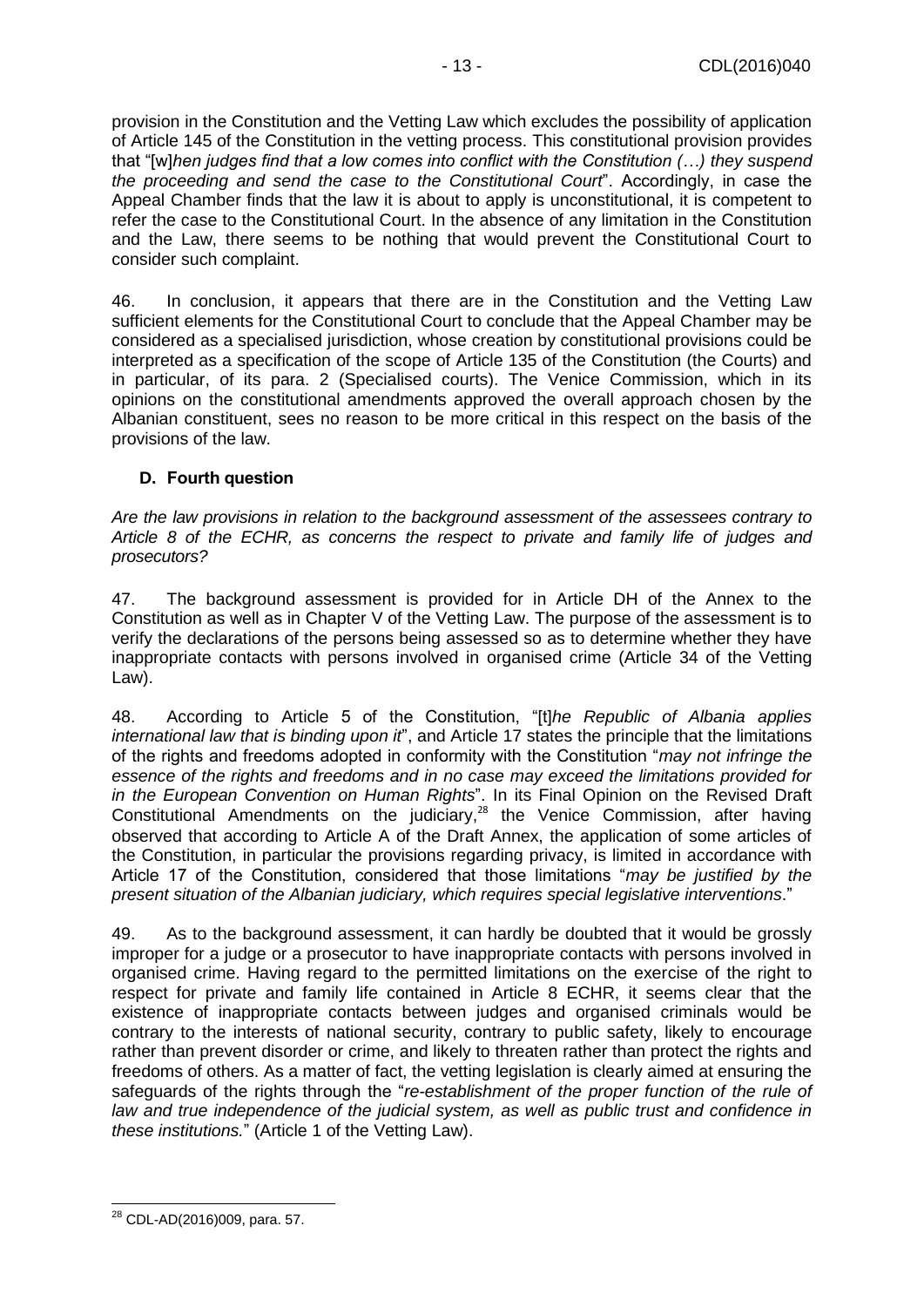-

50. The question therefore seems to be primarily one of whether the measures provided for in Article DH and in the Vetting Law to investigate the possible existence of such inappropriate contacts are disproportionate or overly intrusive on the private life of the persons who are being assessed.

51. The primary mechanism which is used is that of a background declaration which each person assessed is required to make. The constitutional provision is silent as to what exactly this declaration should contain and the matter is provided for in detail in the Vetting Law. The form set out in Annex 3 of the Vetting Law requires each person who is assessed to declare whether they have had either inappropriate or appropriate contacts with persons involved in organised crime and to list those contacts. <sup>29</sup> Even a single contact is required to be declared. It would not be a particularly onerous task to complete this declaration unless one was a judge or a prosecutor whose contacts with organised criminals had been extensive.

52. It is significant and an important safeguard against breach of the privilege against self-incrimination that the background declaration may be used only for the purposes of the assessment and may not be used in criminal proceedings (Article DH(2) *in fine* of the Annex to the Constitution).

53. In addition to the Background Assessment Declaration, a background assessment is to be carried out. Although the body responsible for the carrying out of such an assessment is not specified in the Annex to the Constitution, Article 36 of the Vetting Law provides that it should be done by the re-evaluation institutions in collaboration with the National Security Authority. It further provides for a role for the State Intelligence Service and Internal Intelligence and Complaint Service near the Ministry of Internal Affairs which together with the National Security Authority will form a working group. Articles 37 and 38 of the Vetting Law appear to give the working group the main role in conducting the background assessment. Article 38 sets out detailed criteria for making an assessment.

54. The use of such assessments for the purposes of the re-evaluation should be under the supervision and control of the Commission and subject to the appellate control of the Appeal Chamber. While the Commission does not see any objection to the use of such a working group, some concerns may be formulated concerning the use of working groups consisting only of security personnel on which no representative of the Commission itself appears to be included. Moreover, there may be also concerns about Article 39(2) last sentence, that information is not to be disclosed if it endangers the safety of a source or is the result of a condition from a foreign government. This is reasonable but only on condition that the information is favourable to the assessee (see paragraph 35 of the present brief).

55. In any case, it is essential that all relevant material before the working group must be available to the re-evaluation institutions (i.e. Qualification Commission and the Appeal Chamber).

 $^{29}$  The questions asked in the Background Assessment Declaration form, under the title 5 Data on Security (Annex 3 to the Vetting Law) are as follows: a. Have you been involved in activities related to the organised crime? b. Are you aware that one of family members has been involved in activities related to the organised crime? c. Have you had inappropriate contacts in the form of meeting, telecommunication, or any other type of wilful contact with one or more persons involved in the organised crime, not in compliance with the assumption of office? ç. Have you had appropriate contacts with persons involved in the organised crime during the exercise of the duties? d. Are you aware that one of family members has had inappropriate contacts with persons involved in the organised crime? e. Did you accept or exchange favours, gifts or property with persons involved in the organised crime? f. Are you aware that one of your related persons according to the Law "On re-evaluation of judges and prosecutors in the Republic of Albania" has accepted or exchanged favours, gifts or property with persons involved in the organised crime? g. During 10 recent years, have you been denied entry into any EU/NATO state? gj. Did you seek political asylum in any state?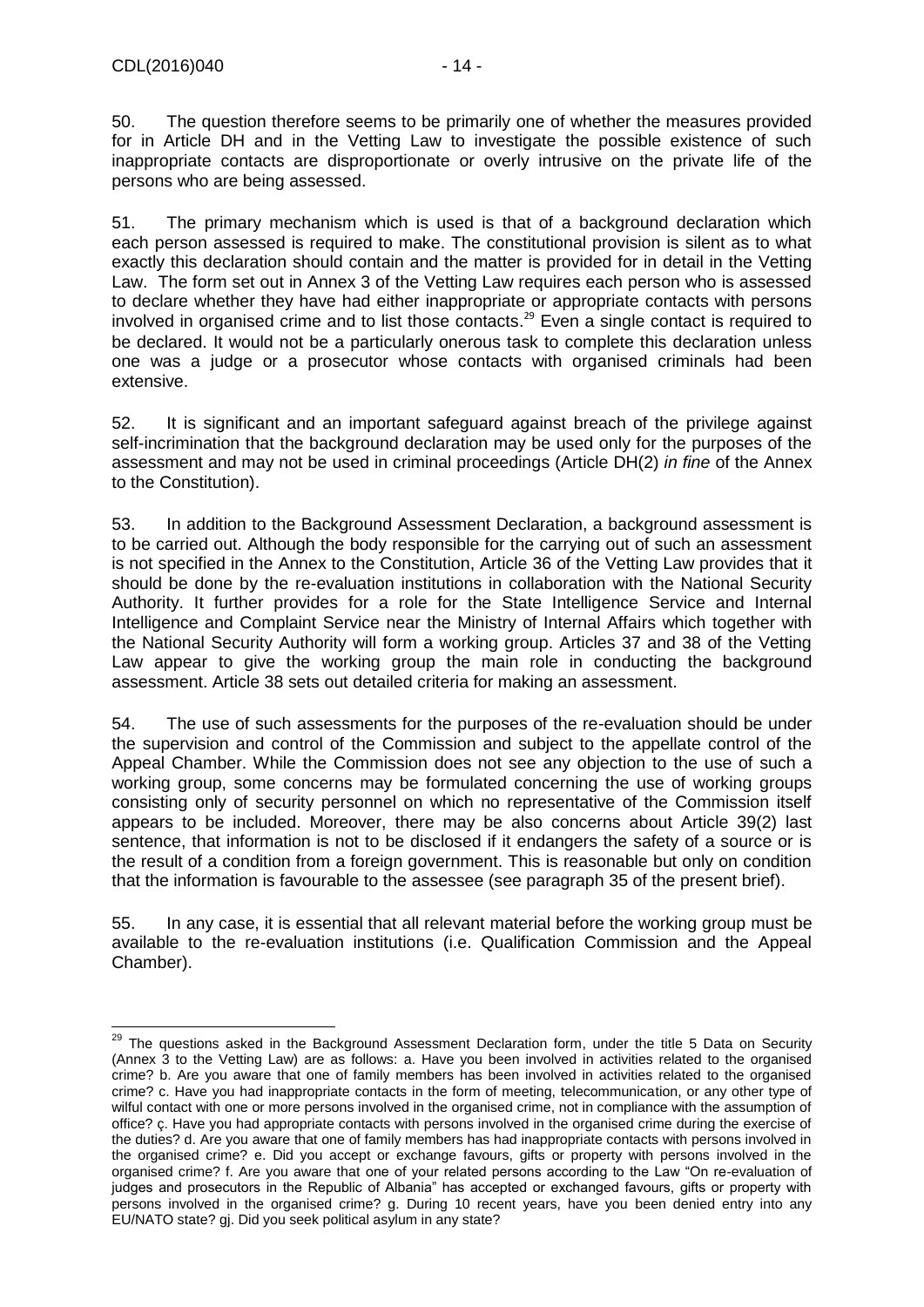56. The Venice Commission recalls that according to Article Ç of the Annex to the Constitution, the re-evaluation institutions may have direct access to all relevant government databases and files, if not classified as state secret, including the assessees' personal files, statistical data, files selected for evaluation, self-evaluations, opinions of supervisors, training records and complaints, verification of complaints, disciplinary decisions against the assesse, bank accounts, border control documentation, etc. as well as any other relevant documents. According to para. 3 of the same Article, official bodies shall cooperate with and disclose requested information to the Commission and Appeal Chamber and grant direct access to their databases.

57. Moreover, Article 14 of the Vetting Law specifies that the rapporteur in each case is to undertake all procedures for ensuring the evidence which is deemed necessary for the decision-making process of the panel. In addition, Article 23 seems to envisage that the legal advisers may be assigned a role in the activity of the working group through delegation. It is essential that the rapporteur should have access to all the documents and material in the possession or control of the working group and that s/he or his/her representative should be able to observe meetings of the group. It may be that the use of these provisions could secure effective control over the activities of the working group by the Commission.

58. In conclusion, whether or not the re-evaluation institutions have the power to maintain full control over the background assessments and to obtain access to all relevant material is an important element to be taken into account by the Constitutional Court in its examination of the Vetting Law. If the Court considers that the re-evaluation bodies have the power to maintain full control over the background assessment process, then the legal provisions concerning the background assessment of the persons subject to the re-evaluation process, while they are undoubtedly obtrusive, could be considered as not representing an unjustifiable interference with the private or family life of judges and prosecutors contrary to Article 8 ECHR.

#### <span id="page-14-0"></span>**IV. Conclusions**

59. This is an *amicus curiae* brief for the Constitutional Court of Albania. As such, it does not have the intention of taking a final stand on the issue of the constitutionality of certain provisions of Albanian Law no. 84/2016 *"On the Transitional Re-Evaluation of Judges and Prosecutors in the Republic of Albania"*, but merely to provide the Constitutional Court of Albania with material as to the compatibility of the relevant provisions with European standards, so as to facilitate the Court's consideration of these provisions under the Constitution of Albania. It is the Constitutional Court of Albania that has the final say on the binding interpretation of the Constitution and the compatibility of national laws with this text.

60. The Constitutional Court has put four questions to the Venice Commission, related to the compatibility of Law no. 84/2016 with the Constitution and Articles 6 and 8 ECHR as well as on whether the participation of the judges of the Constitutional Court, who are themselves subject of the vetting procedure, in the examination of the constitutionality of the Vetting Law may be considered as a conflict of interest which requires their disqualification.

61. Concerning the issue of conflict of interest and the possible disqualification of constitutional judges, the Venice Commission underlines that all the constitutional judges, according to the Constitution and the Vetting Law, will be the subject of the Vetting Law which provides for the re-evaluation of every judge in Albania including the judges of the Constitutional Court. Therefore, the possible conflict of interest may affect the position, not only of one or some constitutional judges, but of all the constitutional judges sitting at the Constitutional Court. Consequently, the disqualification of the constitutional judges because of the existence of a conflict of interest would result in the total exclusion of the possibility of judicial review of the Vetting Law in view of its conformity to the Constitution. This would undermine the guarantees ensured by a functioning judicial review of legislation. This